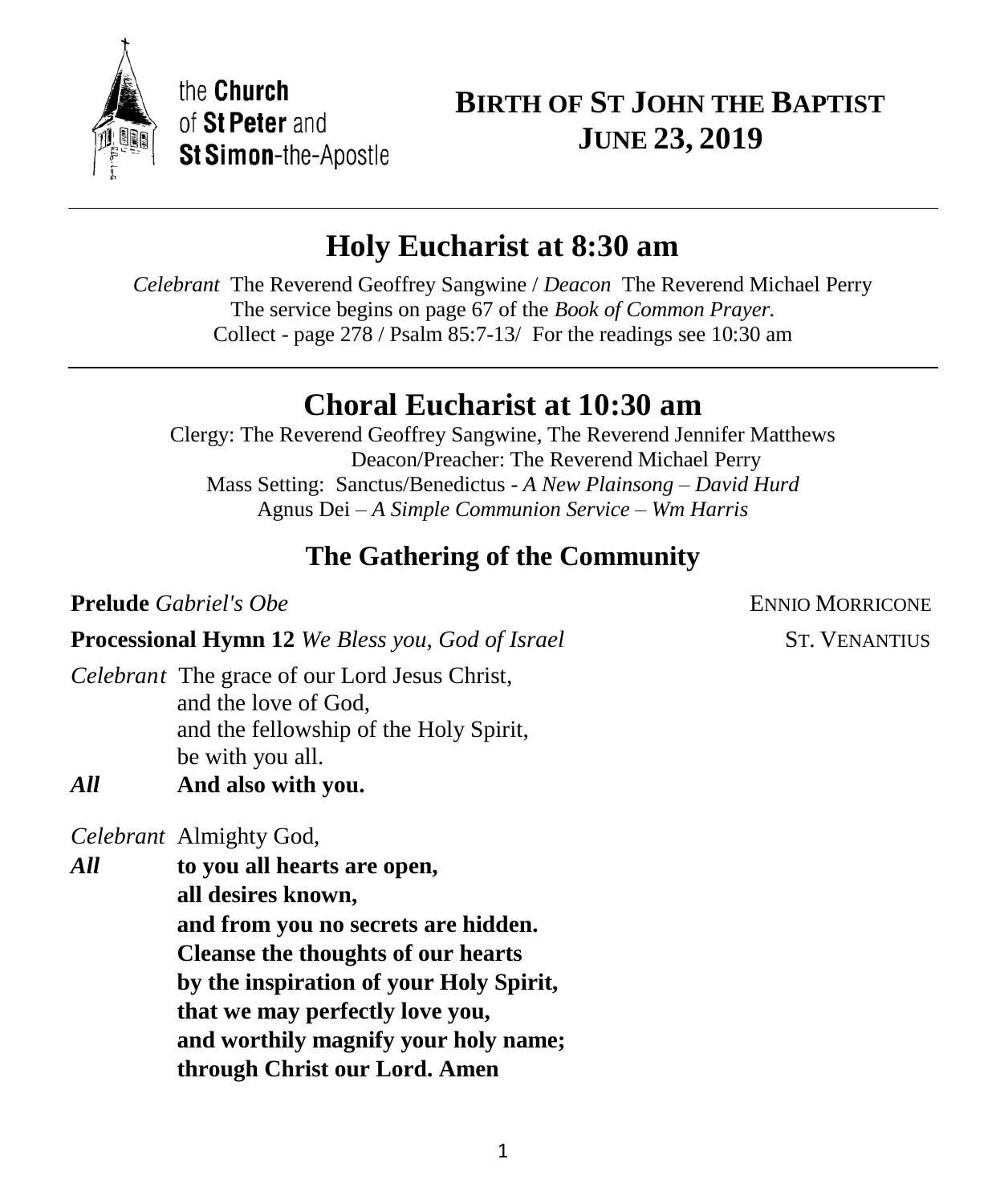### **Collect of the Day**

*Celebrant* Almighty God, you called John the Baptist to give witness to the coming of your Son and to prepare his way. Give your people the wisdom to see your purpose, and the openness to hear your will, that we too may witness to Christ's coming and so prepare his way; through your Son Jesus Christ our Lord, who lives and reigns with you and the Holy Spirit, one God, now and for ever. **Amen.** 

## **Proclamation of the Word**

#### **First Lesson** *Isaiah 40:1–11* Read by Colin Bird

*Reader* A reading from the Book of Isaiah.

Comfort, O comfort my people, says your God. Speak tenderly to Jerusalem, and cry to her that she has served her term, that her penalty is paid, that she has received from the Lord's hand double for all her sins. A voice cries out: 'In the wilderness prepare the way of the Lord, make straight in the desert a highway for our God. Every valley shall be lifted up, and every mountain and hill be made low; the uneven ground shall become level, and the rough places a plain. Then the glory of the Lord shall be revealed, and all people shall see it together, for the mouth of the Lord has spoken. 'A voice says, 'Cry out!' And I said, 'What shall I cry?' All people are grass, their constancy is like the flower of the field. The grass withers, the flower fades, when the breath of the Lord blows upon it; surely the people are grass. The grass withers, the flower fades; but the word of our God will stand for ever. Get you up to a high mountain, O Zion, herald of good tidings; lift up your voice with strength, O Jerusalem, herald of good tidings, lift it up, do not fear; say to the cities of Judah, 'Here is your God!' See, the Lord God comes with might, and his arm rules for him; his reward is with him, and his recompense before him. He will feed his flock like a shepherd; he will gather the lambs in his arms, and carry them in his bosom, and gently lead the mother sheep.

*Reader* The word of the Lord *All* **Thanks be to God.**

```
Psalm 85: 8-13
```


*Cantor:*<sup>8</sup> I will hearken what the **Lord** God will say: /

for he shall speak peace unto his people and to his saints, and unto them that **turn** their heart ̂to him.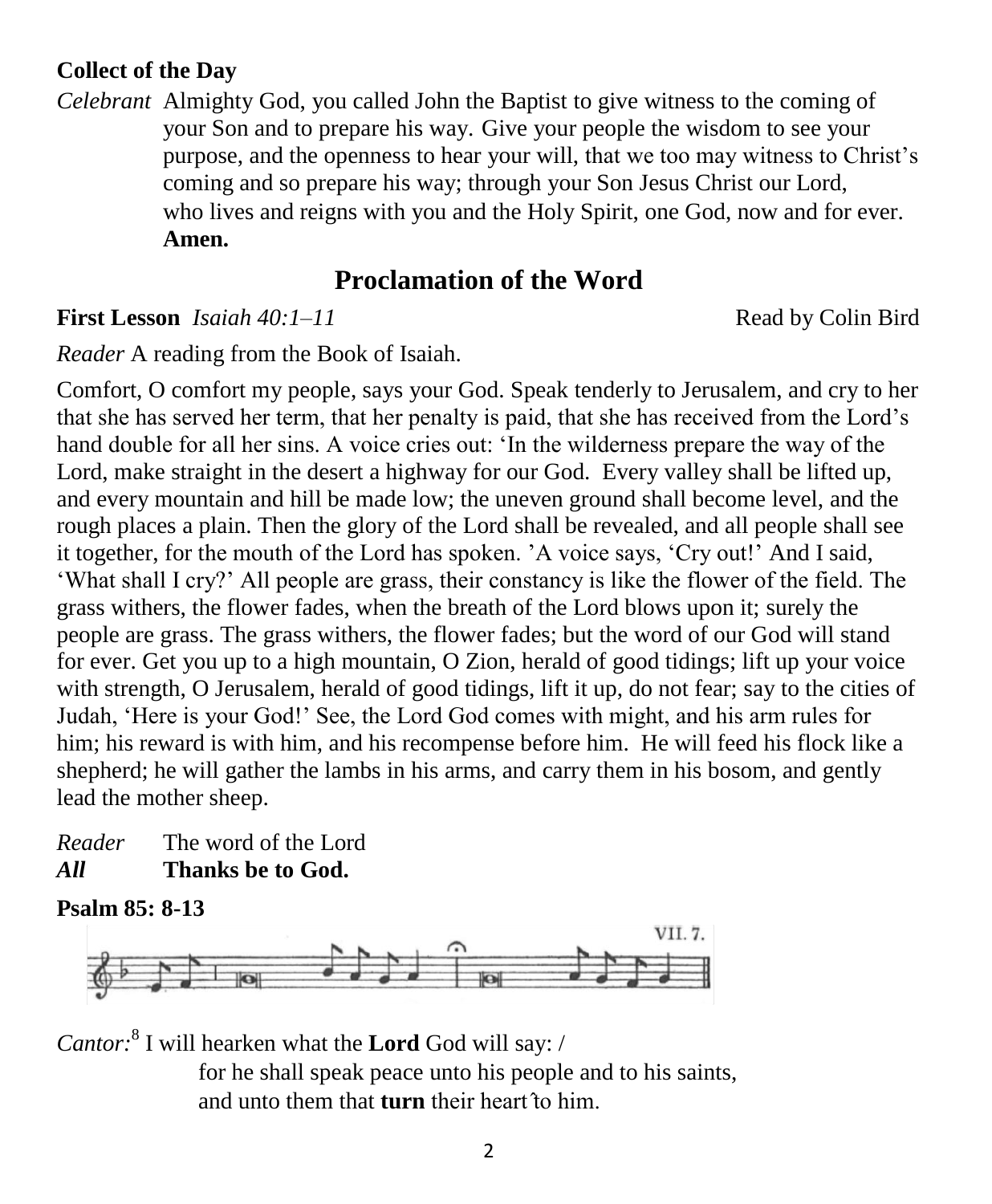

| All:    | <sup>9</sup> Surely his salvation is nigh <b>them</b> that fear him, $\frac{1}{2}$ |
|---------|------------------------------------------------------------------------------------|
|         | that glory may <b>dwell</b> in our land.                                           |
| Cantor: | $10$ Mercy and truth are met to-geth-er: /                                         |
|         | righteousness and peace have kiss-ed each o-ther.                                  |
| All:    | <sup>11</sup> Truth springeth out of the earth; $\frac{1}{2}$                      |
|         | and righteousness hath looked <b>down</b> from hea-ven.                            |
| Cantor: | <sup>12</sup> Yea, the Lord shall <b>give</b> what is good; /                      |
|         | and our land shall yield her in-crease.                                            |
| All:    | <sup>13</sup> Righteousness shall <b>go</b> be-fore him, $\frac{1}{2}$             |
|         | and shall direct his go-ing in the way.                                            |

#### **Second Lesson** *Acts 13:14b–26* **Read by Stephanie Woodside**

*Reader* A reading from the Book of Acts.

But they went on from Perga and came to Antioch in Pisidia. And on the Sabbath day they went into the synagogue and sat down. After the reading of the law and the prophets, the officials of the synagogue sent them a message, saying, 'Brothers, if you have any word of exhortation for the people, give it.' So Paul stood up and with a gesture began to speak: 'You Israelites, and others who fear God, listen. The God of this people Israel chose our ancestors and made the people great during their stay in the land of Egypt, and with uplifted arm he led them out of it. For about forty years he put up with them in the wilderness. After he had destroyed seven nations in the land of Canaan, he gave them their land as an inheritance for about four hundred and fifty years. After that he gave them judges until the time of the prophet Samuel. Then they asked for a king; and God gave them Saul, son of Kish, a man of the tribe of Benjamin, who reigned for forty years. When he had removed him, he made David their king. In his testimony about him he said, "I have found David, son of Jesse, to be a man after my heart, who will carry out all my wishes." Of this man's posterity God has brought to Israel a Saviour, Jesus, as he promised; before his coming John had already proclaimed a baptism of repentance to all the people of Israel. And as John was finishing his work, he said, "What do you suppose that I am? I am not he. No, but one is coming after me; I am not worthy to untie the thong of the sandals on his feet." 'My brothers, you descendants of Abraham's family, and others who fear God, to us the message of this salvation has been sent.

*Reader* The word of the Lord. *All* **Thanks be to God.**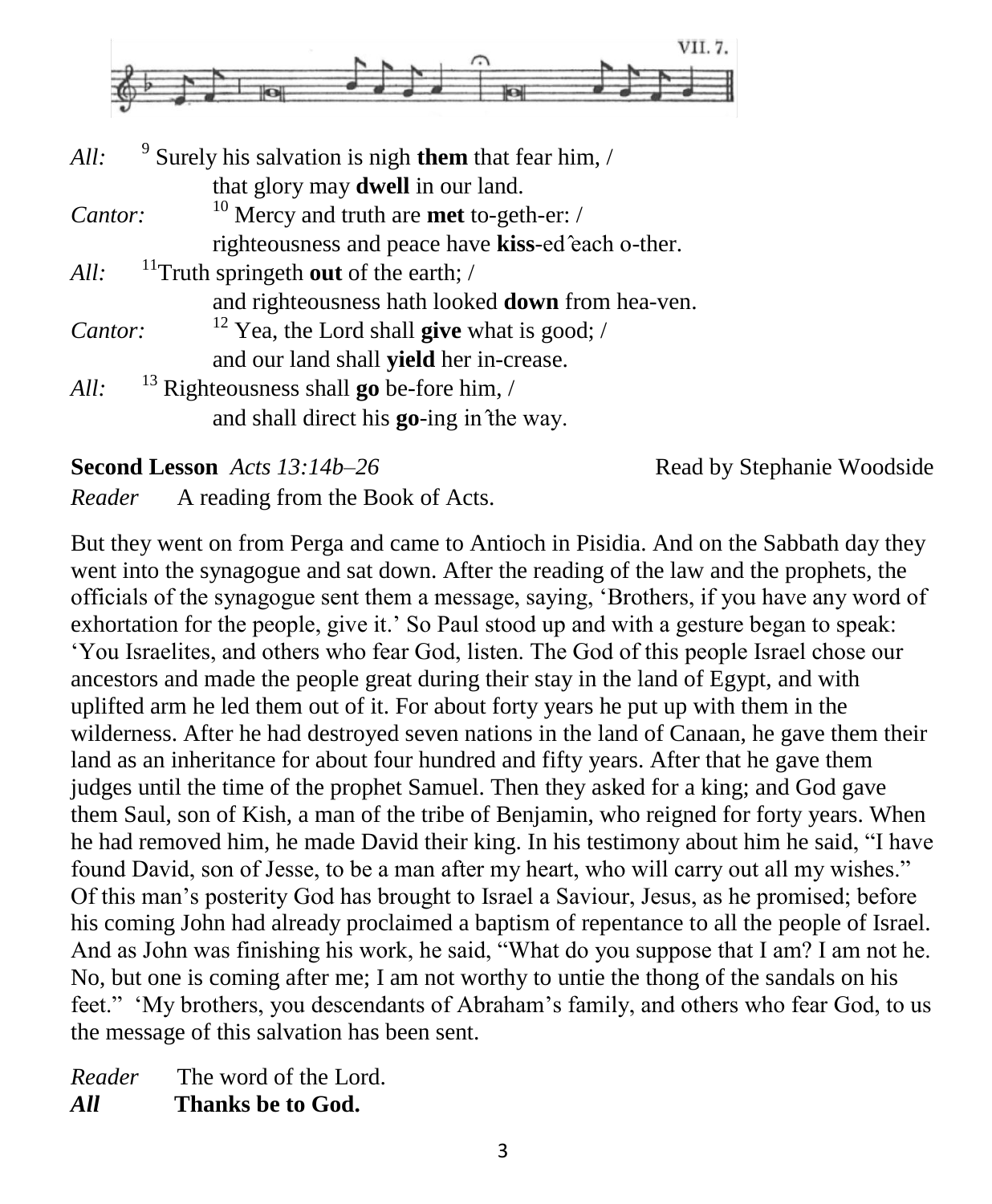#### **Gradual Hymn 405** *Alleluia No. 1* (verses 1 and 2)

#### **The Holy Gospel** *Luke 1.57–80*

*Celebrant* The Lord be with you

*All* **And also with you.**

*Celebrant* The Holy Gospel of our Lord Jesus Christ according to St. Luke.

#### *All* **Glory to you, Lord Jesus Christ.**

Now the time came for Elizabeth to give birth, and she bore a son. Her neighbours and relatives heard that the Lord had shown his great mercy to her, and they rejoiced with her. On the eighth day they came to circumcise the child, and they were going to name him Zechariah after his father. But his mother said, 'No; he is to be called John.' They said to her, 'None of your relatives has this name.' Then they began motioning to his father to find out what name he wanted to give him. He asked for a writing-tablet and wrote, 'His name is John.' And all of them were amazed. Immediately his mouth was opened and his tongue freed, and he began to speak, praising God. Fear came over all their neighbours, and all these things were talked about throughout the entire hill country of Judea. All who heard them pondered them and said, 'What then will this child become?' For, indeed, the hand of the Lord was with him. Then his father Zechariah was filled with the Holy Spirit and spoke this prophecy: 'Blessed be the Lord God of Israel, for he has looked favourably on his people and redeemed them. He has raised up a mighty saviour for us in the house of his servant David, as he spoke through the mouth of his holy prophets from of old, that we would be saved from our enemies and from the hand of all who hate us. Thus he has shown the mercy promised to our ancestors, and has remembered his holy covenant, the oath that he swore to our ancestor Abraham, to grant us that we, being rescued from the hands of our enemies, might serve him without fear, in holiness and righteousness before him all our days. And you, child, will be called the prophet of the Most High; for you will go before the Lord to prepare his ways, to give knowledge of salvation to his people by the forgiveness of their sins. By the tender mercy of our God, the dawn from on high will break upon us, to give light to those who sit in darkness and in the shadow of death, to guide our feet into the way of peace.' The child grew and became strong in spirit, and he was in the wilderness until the day he appeared publicly to Israel.

*Celebrant* The Gospel of Christ.

#### *All* **Praise to you, Lord Jesus Christ.**

### **Homily**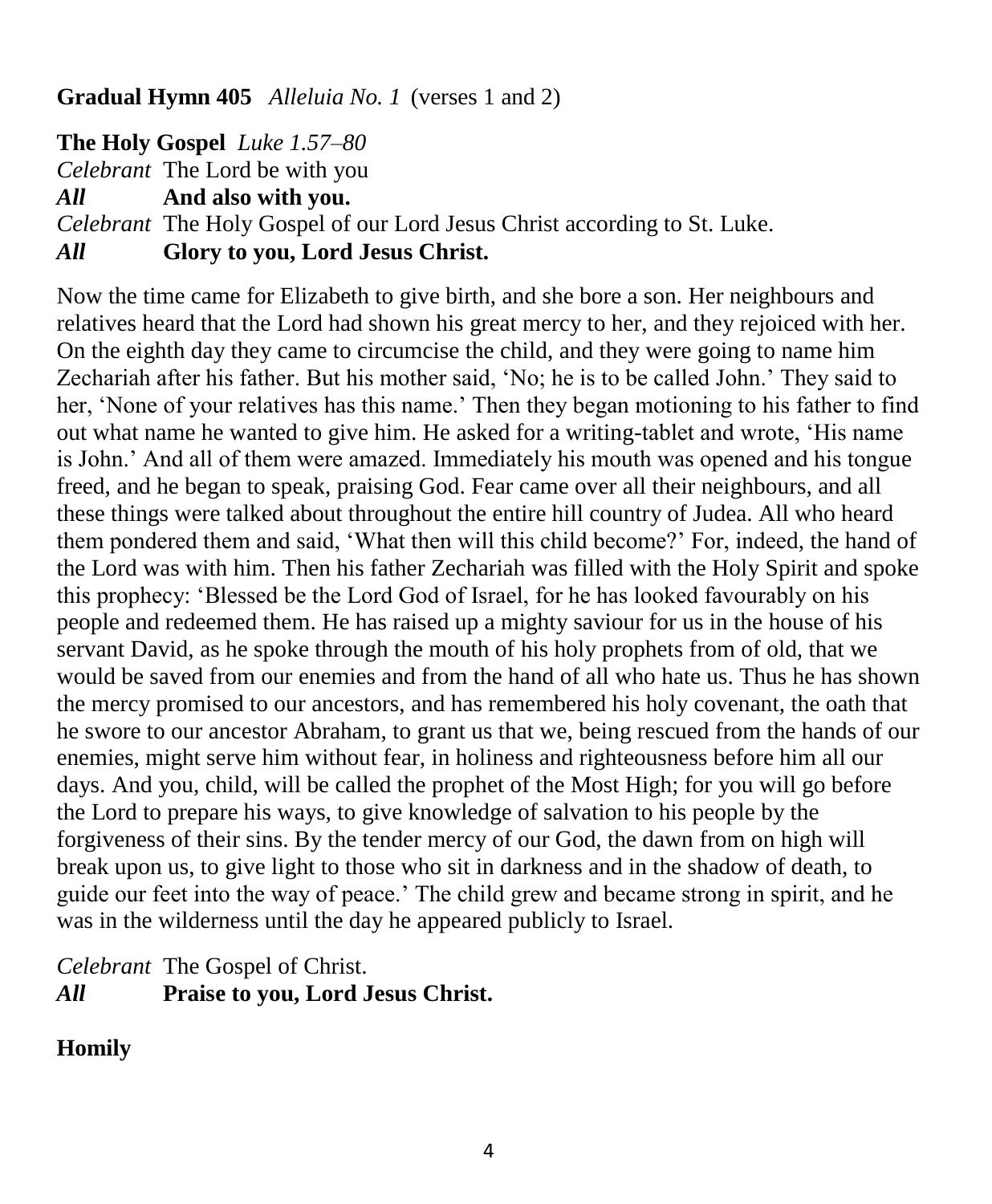#### **The Apostles' Creed**

*Celebrant* Let us confess the faith of our baptism, as we say,

*All* **I believe in God, the Father almighty, creator of heaven and earth. I believe in Jesus Christ, his only Son, our Lord. He was conceived by the power of the Holy Spirit and born of the Virgin Mary. He suffered under Pontius Pilate, was crucified, died, and was buried. He descended to the dead. On the third day he rose again. He ascended into heaven, and is seated at the right hand of the Father. He will come again to judge the living and the dead. I believe in the Holy Spirit, the holy Catholic Church, the communion of saints, the forgiveness of sins, the resurrection of the body, and the life everlasting. Amen.**

**Prayers of the People** *Please kneel or stand, as able. Led by Diane Marshall*

### **Anointing and Laying on of Hands for Healing**

*Celebrant* Holy Scripture teaches us that in acts of healing and restoration our Lord Jesus and his disciples laid hands on the sick and anointed them. By so doing they made known the healing power and presence of God. Pray that as we follow our Lord's example, we may know his unfailing love.

> *Those who would like to be anointed are invited at this time to the St. Peter's altar at the south side of the church.*

**Hymn 67** *God of All Time, All Seasons of Our Living* **Fig. 7 HIGHWOOD** 

#### **Confession and Absolution**

*The Celebrant invites the confession of sin. Then is said: Celebrant* Most merciful God,

*All* **We confess that we have sinned against you in thought, word and deed, by what we have done and by what we have left undone. We have not loved you with our whole heart; we have not loved our neighbours as ourselves. We are truly sorry and we humbly repent. For the sake of your Son, Jesus Christ, have mercy on us and forgive us, that we may delight in your will and walk in your ways, to the glory of your name. Amen.** *The Absolution is pronounced.*

#### **The Peace**

*Celebrant* The peace of the Lord be always with you.

#### *All* **And also with you.**

*We invite you to share a sign of peace with those near you – a handshake, slight bow or other form of greeting. Please respect the wishes of those who prefer not to shake hands.*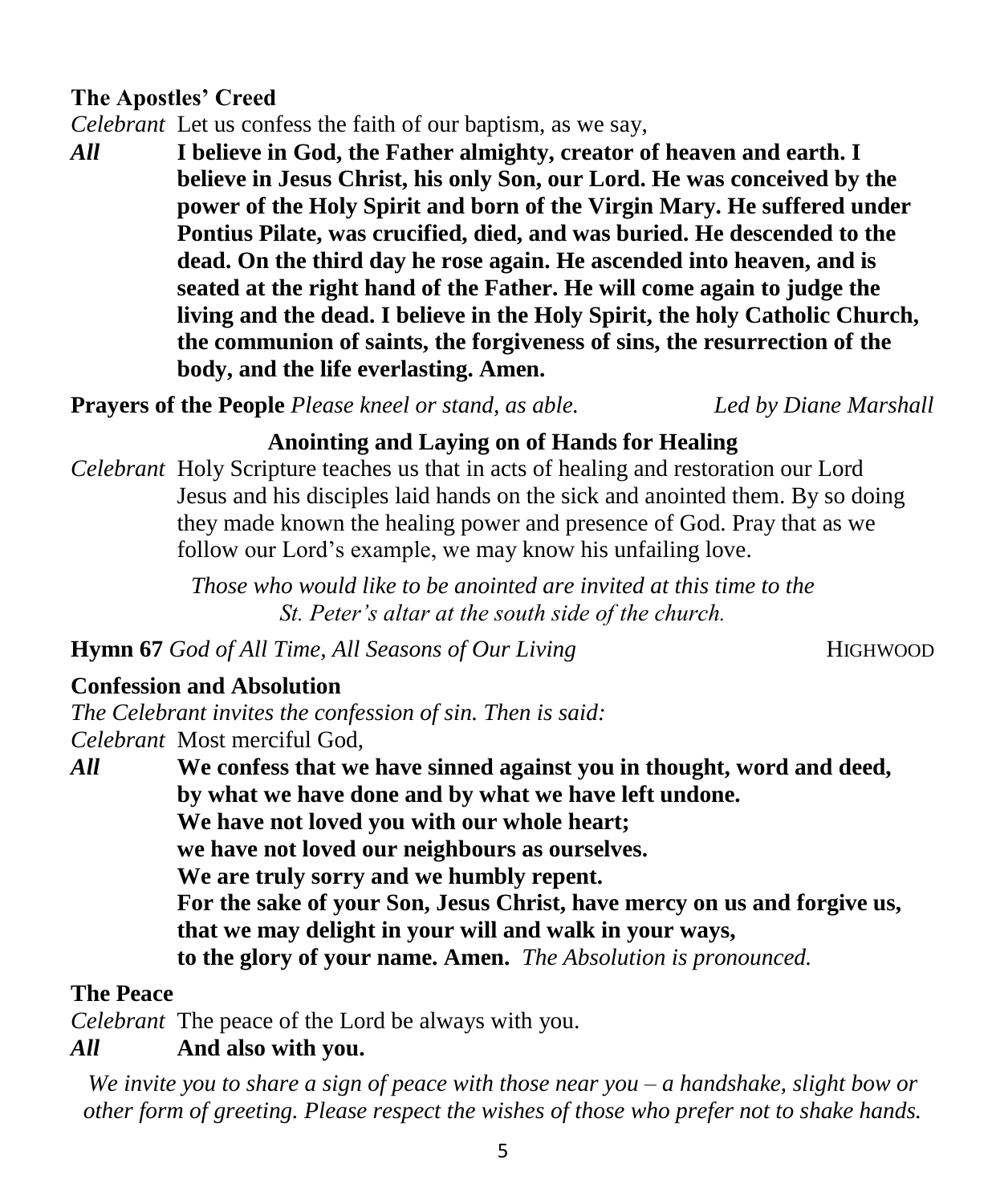## **Celebration of the Eucharist**

**Hymn 270** *Lamb of God,to Thee We Raise* LÜBECK

#### **Prayer over the Gifts & Great Thanksgiving**

- *Celebrant* God of our salvation, accept all we offer you this day, and free us to worship you without fear, in holiness and righteousness of life; through Jesus Christ our Lord. **Amen.**
- *Celebrant* The Lord be with you.
- *All* **And also with you.**

*Celebrant* Lift up your hearts.

*All* **We lift them to the Lord.**

*Celebrant* Let us give thanks to the Lord our God.

#### *All* **It is right to give our thanks and praise.**

- *Celebrant* Blessed are you, gracious God, creator of heaven and earth; we give you thanks and praise through Jesus Christ our Lord, who in the fullness of time came among us in our flesh, and opened to us the way of salvation. Now we watch for the day when he will come again in power and great triumph to judge this world, that we, without shame or fear, may rejoice to behold his appearing. Therefore we praise you, joining our voices with angels and archangels and with all the company of heaven, who for ever sing this hymn to proclaim the glory of your name.
- *All* **Holy, holy, holy Lord, God of power and might,** (CP 689) **heaven and earth are full of your glory. Hosanna in the highest. Blessed is he who comes in the name of the Lord. Hosanna in the highest.**
- *Celebrant* We give thanks to you, Lord our God, for the goodness and love you have made known to us in creation; in calling Israel to be your people; in your Word spoken through the prophets; and above all in the Word made flesh, Jesus your Son. For in these last days you sent him to be incarnate from the Virgin Mary, to be the Saviour and Redeemer of the world. In him, you have delivered us from evil, and made us worthy to stand before you. In him, you have brought us out of error into truth, out of sin into righteousness, out of death into life. On the night he was handed over to suffering and death, a death he freely accepted, our Lord Jesus Christ took bread; and when he had given thanks to you, he broke it, and gave it to his disciples, and said, " Take, eat: this is my body which is given for you. Do this for the remembrance of me." After supper he took the cup of wine; and when he had given thanks, he gave it to them, and said, "Drink this, all of you: this is my blood of the new covenant, which is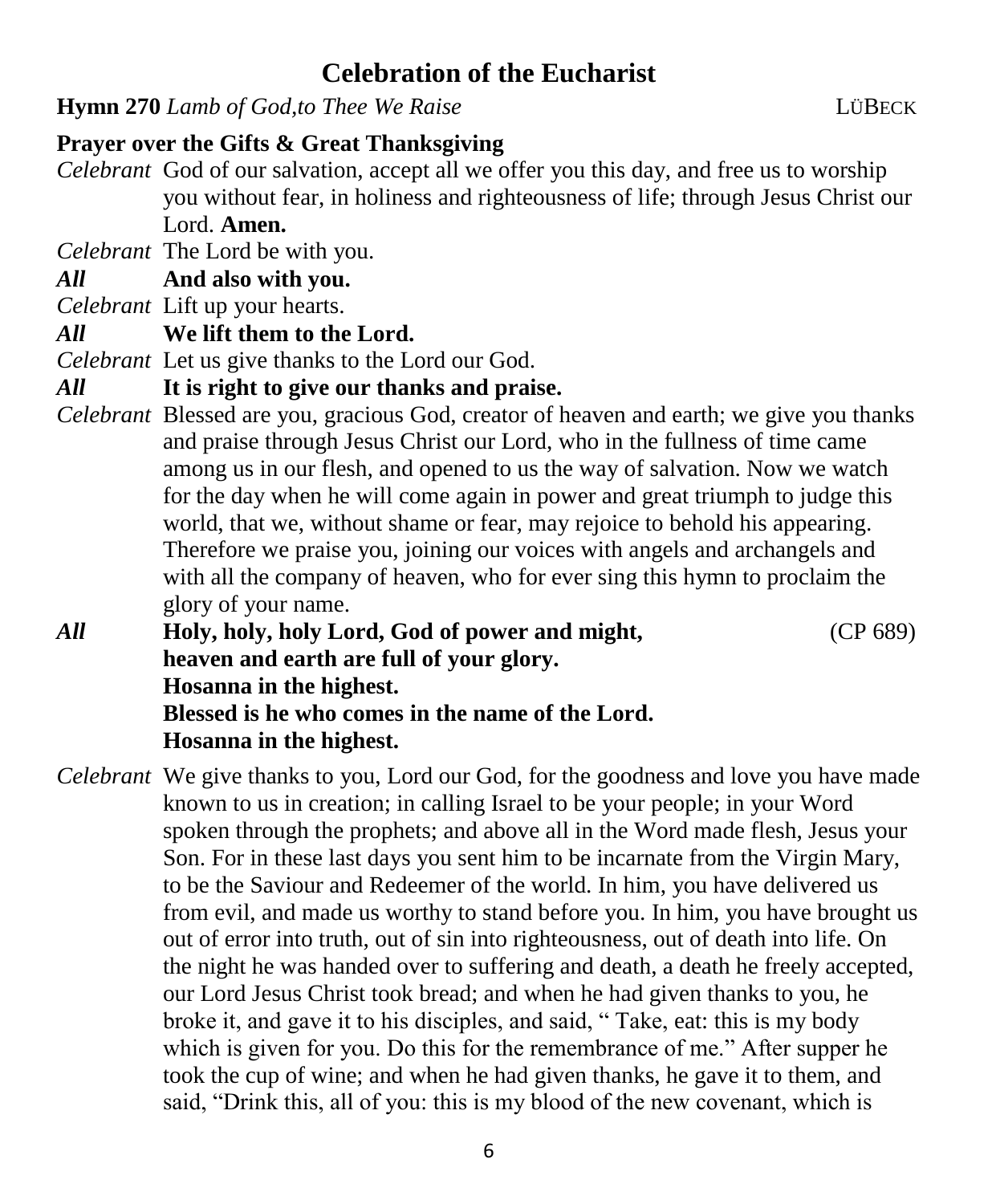shed for you and for many for the forgiveness of sins. Whenever you drink it, do this for the remembrance of me." Therefore, Father, according to his command,

#### *All* **we remember his death, we proclaim his resurrection, we await his coming in glory;**

*Celebrant* and we offer our sacrifice of praise and thanksgiving to you, Lord of all; presenting to you, from your creation, this bread and this wine. We pray you, gracious God, to send your Holy Spirit upon these gifts, that they may be the sacrament of the body of Christ and his blood of the new covenant. Unite us to your Son in his sacrifice, that we, made acceptable in him, may be sanctified by the Holy Spirit. In the fullness of time, reconcile all things in Christ, and make them new, and bring us to that city of light where you dwell with all your sons and daughters; through Jesus Christ our Lord, the firstborn of all creation, the head of the Church, and the author of our salvation; by whom, and with whom, and in whom, in the unity of the Holy Spirit, all honour and glory are yours, almighty Father, now and for ever.**Amen.**

## **Lord's Prayer**

### **Breaking of the Bread**

*Celebrant* God of promise,

you prepare a banquet for us in your kingdom.

- *All* **Happy are those who are called to the supper of the Lamb.**
- *Celebrant* The gifts of God for the People of God.

*All* **Thanks be to God.**

### **Agnus Dei**

*Choir O Lamb of God, that takest away the sin of the world: have mercy upon us. O Lamb of God, that takest away the sin of the world: have mercy upon us. O Lamb of God, that takest away the sin of the world: grant us thy peace.*

## **Holy Communion**

*All baptized Christians are welcome to receive Communion.*

*Please do not dip the consecrated bread into the wine - Drinking from the chalice is considered safe from the point of view of public health. You are also welcome to receive only the bread, if you prefer. Indicate this by holding your arms crossed over your chest as the chalice passes; this is also a way to receive a blessing rather than communion. Gluten-free communion wafers are available – please let the administering priest know.*